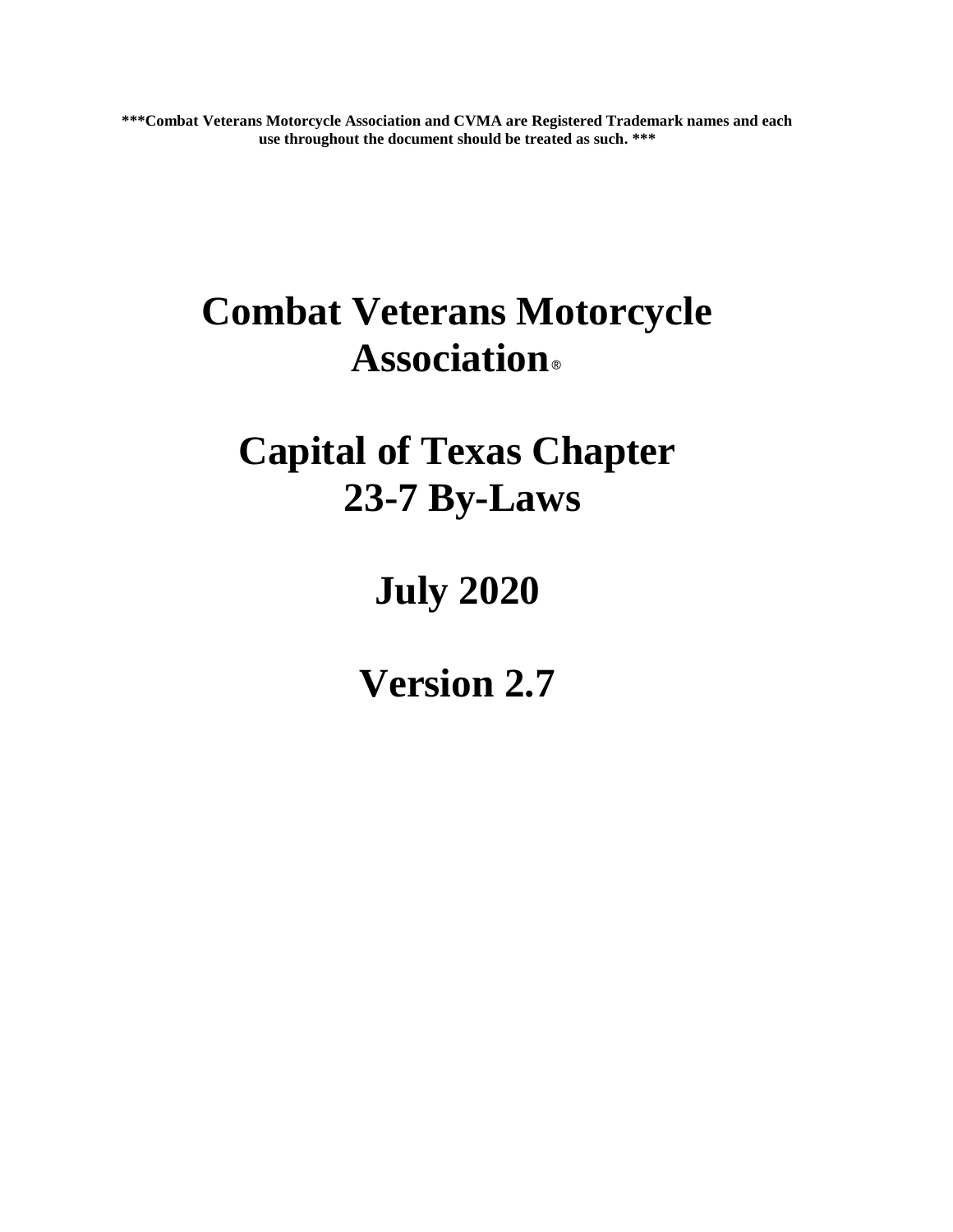# **Table of Contents Page**

**Article 1 : Name and Emblem**

**Article 2 : Objectives**

**Article 3 : Membership**

**Article 4 : Meeting of Members**

**Article 5 : Fees & Dues**

**Article 6 : Officers**

**Article 7 : Elections**

**Article 8 : Duties of Chapter Officers**

**Article 9 : Delegations**

**Article 10 : Execution of Instruments, Deposits and Funds**

**Article 11 : Amendments**

**By Laws Change History**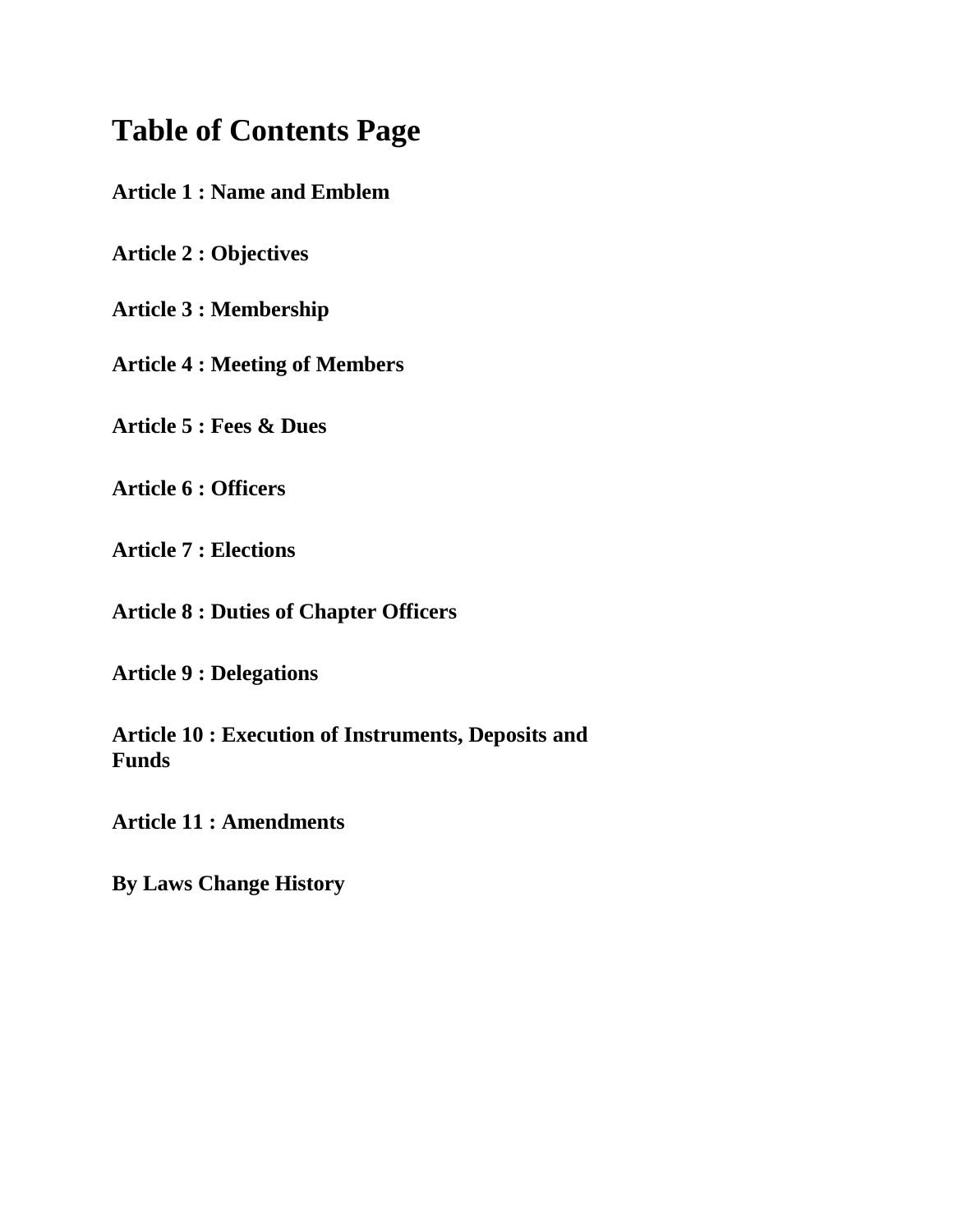# **Article 1: Name and Emblem**

# **Section 1.1 CVMA**® **23-7**

The name of the association is: Combat Veterans Motorcycle Association, Capital of Texas Chapter 23-7, further referred to as CVMA 23-7.

The principal office of CVMA 23-7 is 2250 Double Creek Dr., Round Rock, TX 78664-9998, in the County of Williamson, of the State of Texas.

Change of Address: The designation of the city or county of CVMA 23-7 principal office may be changed by amendment of these by-laws. The Chapter Executive Board (CEB) may change the principal office from one location to another within the named state by noting the changed address and effective date below, and such changes shall not be deemed, nor require, an amendment of these By-Laws.

### **Section 1.2 Internal Revenue Code (IRC)**

IRC Section 501 (c) (19): CVMA 23-7 is organized exclusively for charitable, religious, educational, and/or scientific purposes as specified in Section 501 (c)(19) of the IRC, including, for such purposes, the making of distributions to organizations that qualify as exempt organizations under section 501 (c)(19) of the IRC. (Reference Internal Revenue Service Publication 3386)

#### **Section 1.3 Emblem and Logo**

The emblem / logo used by CVMA is the sole property of the CVMA. The logo of the CVMA is copyrighted and requires written approval from the National Board of Directors (NBOD) prior to the logo being used in any manner of sales or marketing. Any item(s) given approval and features the full copyrighted logo may only be sold to full members of the Association. Modifications to the logo will be submitted for review. The emblem of the CVMA is in the shape of a skull encompassed by the following colors. The incorporated colors are Red, representing the blood that has been shed on the battlefield. The Military Gold, representing all branches of the military service of the United States. Black, representing the heavy hearts possessed for those who gave their lives and for those that are considered missing in action or prisoners of war. The Skull and ace of spade represents the death that war leaves in its wake.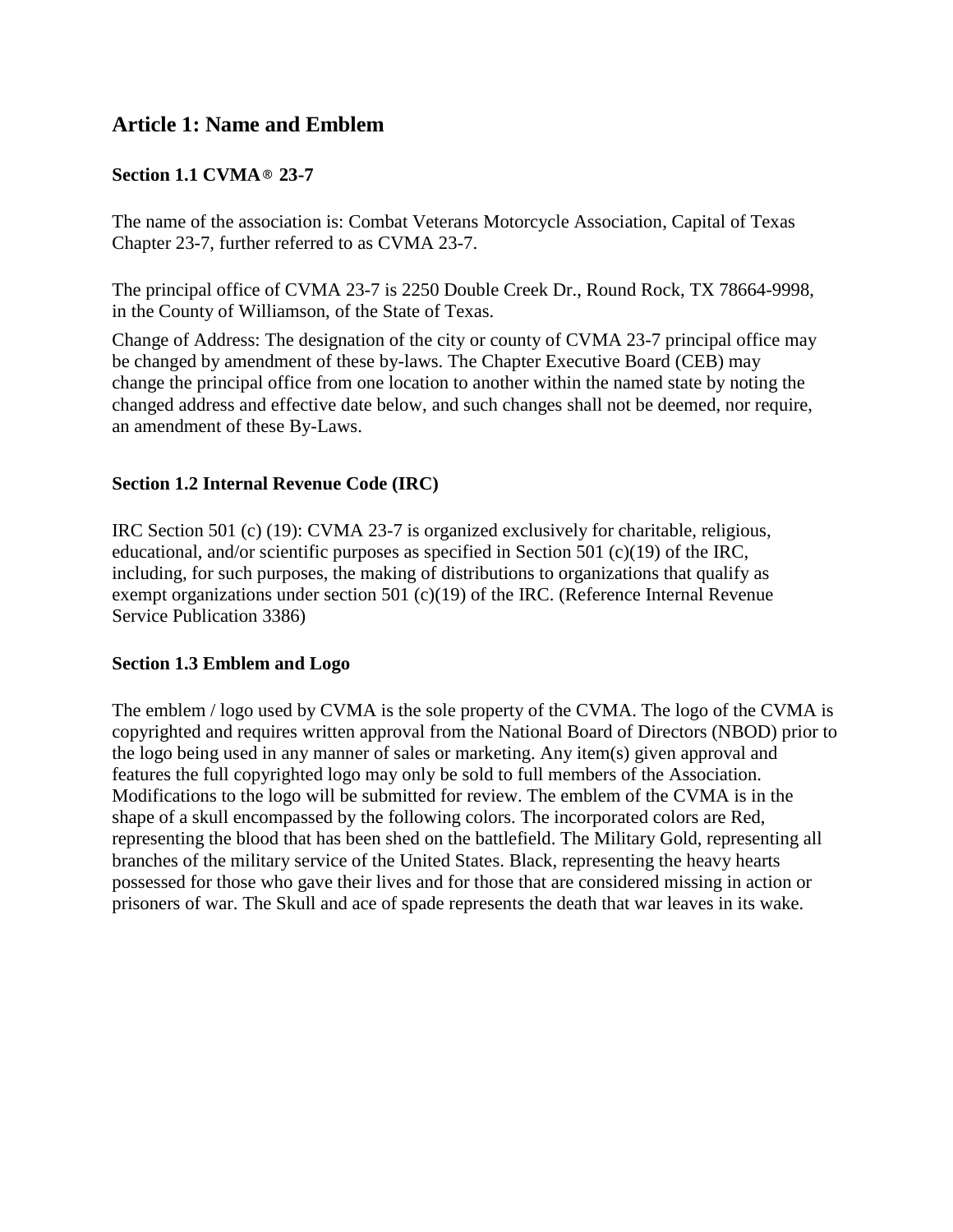# **Article 2: Objectives**

General: CVMA 23-7 is formed for the betterment of communication and camaraderie between other Motorcycle Associations, Veterans Organizations and or Motorcycle Groups.

# **Section 2.1**

To promote interest in various forms of motorcycling activity associated with Veterans.

# **Section 2.2**

To create and maintain camaraderie among Combat Veterans from all U.S. branches of the United States Armed Forces and its allies.

# **Section 2.3**

To support Veterans Organizations and participate in activities of a patriotic nature.

# **Section 2.4**

To raise awareness for the plight of POW's, MIA's and post-traumatic stress disorder (PTSD) of veterans returning from combat theaters and the impact on their families, friends and society.

# **Section 2.5**

To conduct association functions and activities in a manner befitting the members of the CVMA 23-7.

#### **Section 2.6**

To encourage a better understanding of motorcycle riders as a constructive sport among members of the public, press and law enforcement agencies.

# **Section 2.7**

To assist any / all veterans in any way we are able.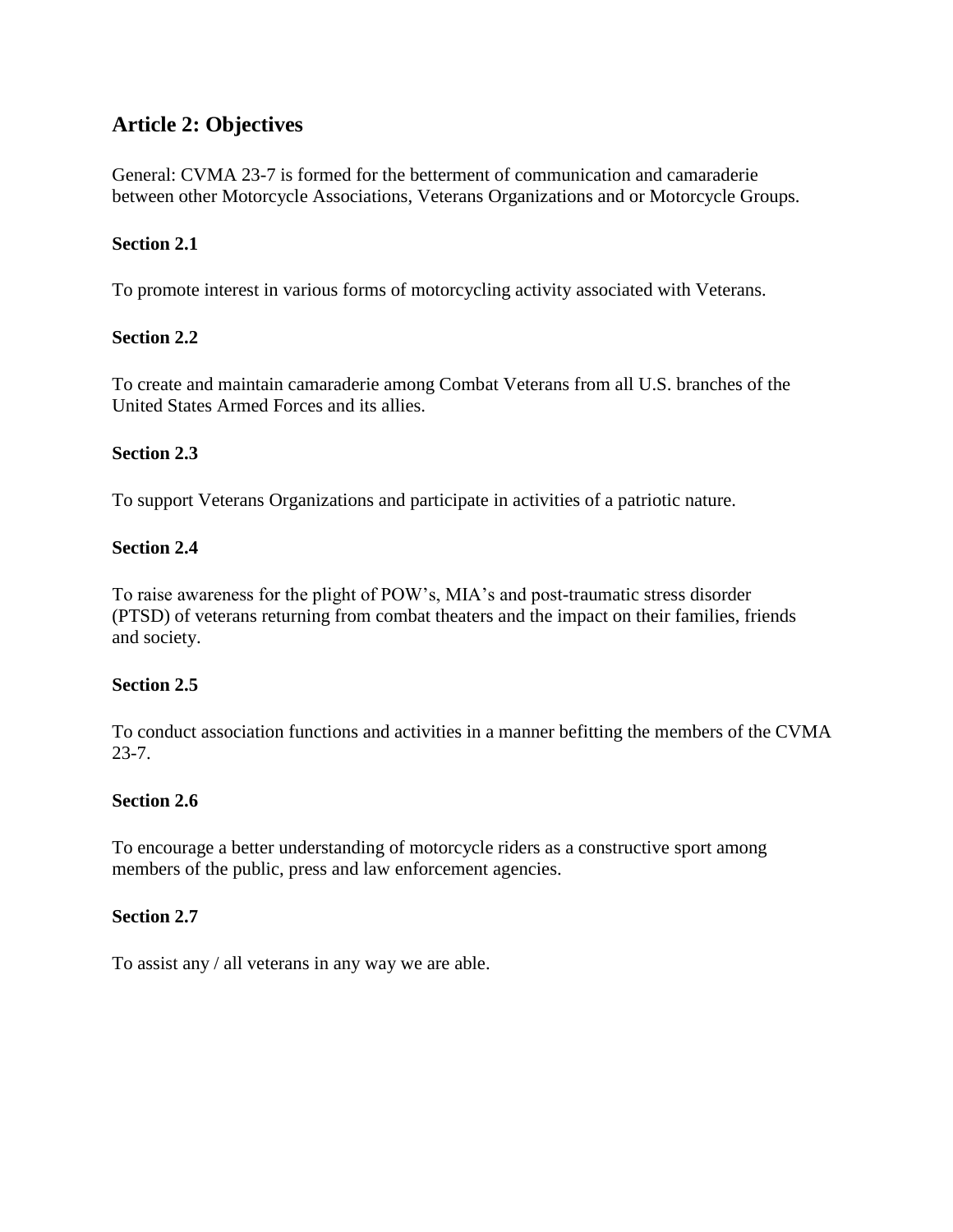# **Article 3: MEMBERSHIP**

Membership is open to any person fulfilling the requirements below:

## **Section 3.1 Full Member**

a. For Full Member requirements refer to current National By-Laws.

## **Section 3.2 Auxiliary Membership**

a. For Auxiliary Member requirements refer to National By-Laws.

### **Section 3.3 Support Membership**

a. For Support Member requirements refer to National By-Laws.

### **Section 3.4 Right to Verify**

By applying for membership with the CVMA, you are giving CVMA 23-7 and its CEB the right to verify any membership application, DD214, documentation, orders and records.

#### **Section 3.5 Attendance**

Each member must attend a minimum of at least one (1) event hosted by the CVMA per year. This requirement may be met by attending any one (1) of the following within the CVMA dues calendar year. Members not in compliance will have their status (via 201 file) annotated as "Not in Good Standing due to attendance".

a. National, Regional or State sanctioned CVMA event.

b. Any Chapter CVMA function that includes the sponsoring CEB participation.

c. Any member that was deployed at any time during the year is exempt from meeting this requirement. Life Members and Medically Retired members are exempt from meeting this requirement.

d. Chapter Officers are responsible for "looking after" their members and should make efforts to ensure all members are aware of this requirement and assist their membership attendance of one of these events.

e. This requirement will be measured on the CVMA dues calendar year from July 1 through June 30th each year. Chapter Officers should make every effort to ensure the health and welfare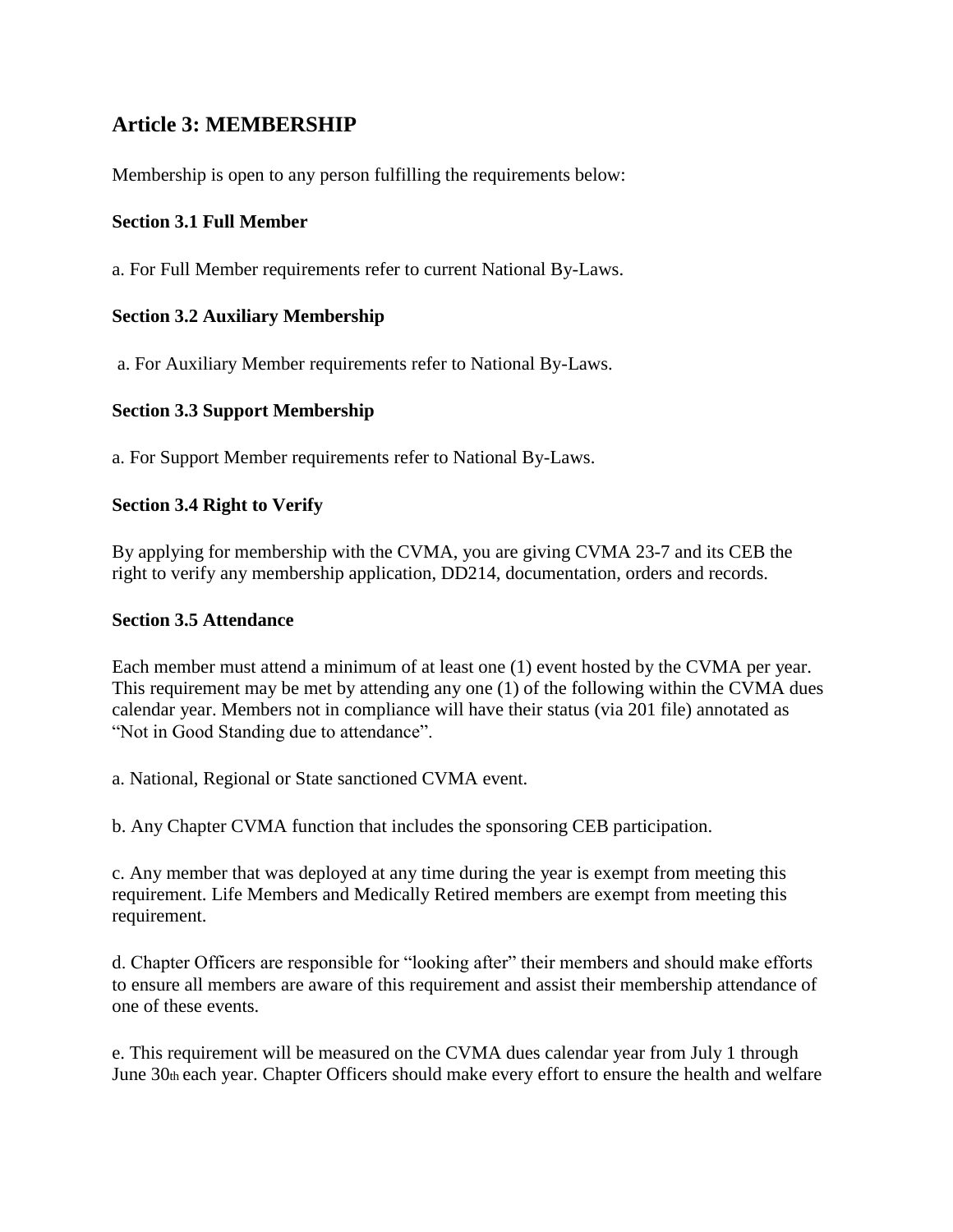of the chapter membership. Prior to reporting a member not in good standing, CEB members will document (via 201 file) all efforts made to contact the member.

## **Section 3.6 Conduct**

All members must conduct themselves in a manner that is not an embarrassment to himself or herself, the CVMA, or the United States of America.

### **Section 3.7 License**

All Full Members and Support Members must possess a valid resident state motorcycle license, proof of current insurance, ownership and operation of a motorcycle of 500cc or above. This will be verified by the chapter Sergeant-At-Arms when the membership application is completed. Applications will not be accepted without this verification.

### **Section 3.8 Misconduct**

a. In the event of misconduct of a member, under the By-Laws of the CVMA, the National Board of Directors possesses the right to revoke that member's membership.

b. Misconduct is defined as failure to abide by the By-Laws of the CVMA and any organization that the CVMA supports or by bringing dishonor upon the CVMA by action, word, or deed. Members must always remember that we are not, nor do we claim to be, a motorcycle club. **We do not have colors - we have a Veteran's insignia**.

# **Section 3.9 Rights of Members**

Each Full Member and Support Member in good standing shall be eligible to cast one vote on items presented by the CEB for a vote by the general membership. Full Members and Support Members must be present to vote and may not vote by proxy for association business, elections, or other issues that the CEB may deem appropriate.

# **Section 3.10 Resignation and Termination**

Any member may resign by filing a written resignation with the Chapter Secretary. Resignation shall not relieve a member of unpaid dues or other charges previously accrued.

# **Section 3.11 Non-Voting Membership**

The CEB shall have the authority to establish and define non-voting categories of membership. Non-voting categories of membership are not eligible to cast a vote in any association activities, elections and proposed transactions or arrangements.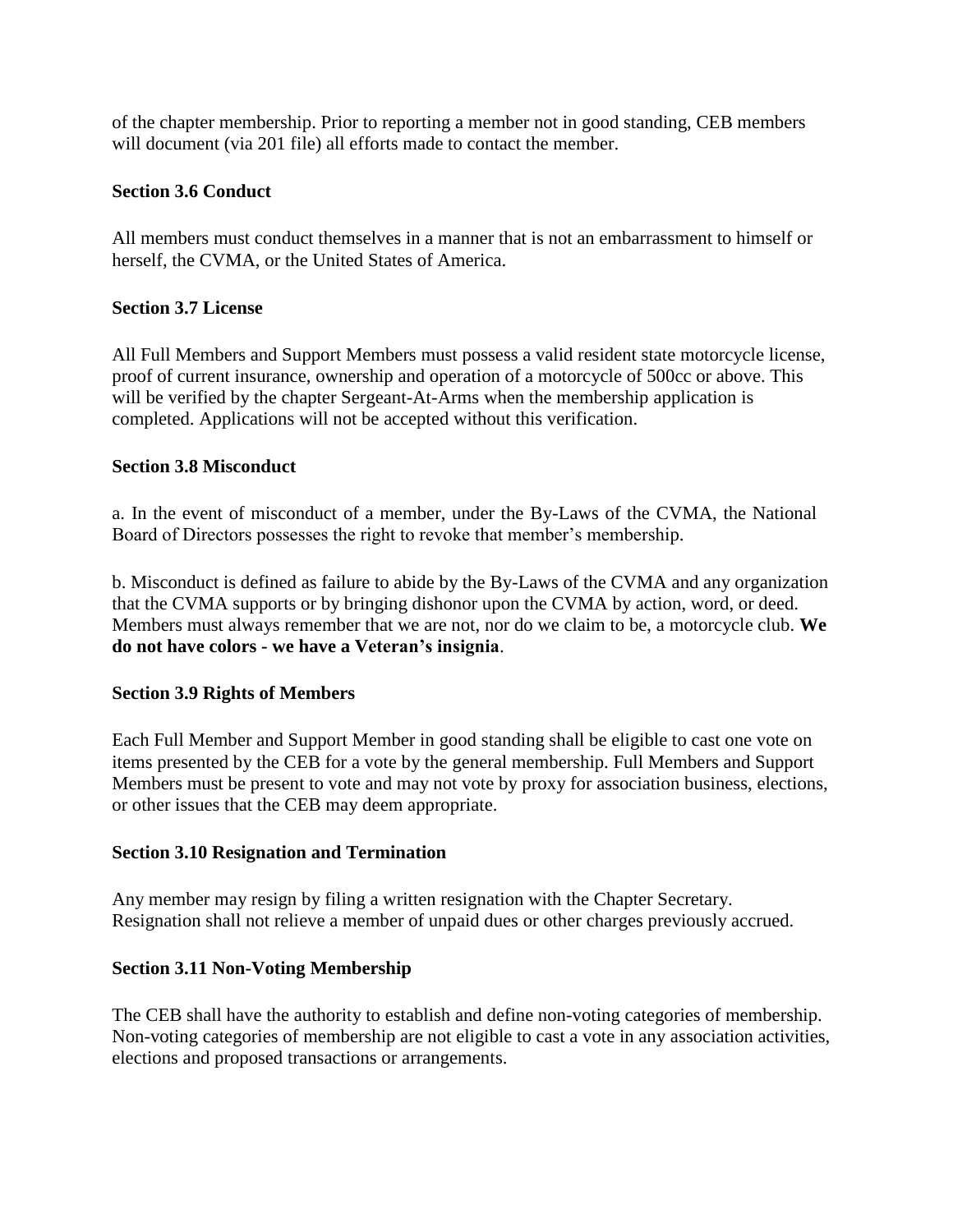#### **Section 3.12 Non-Voting Categories**

The non-voting categories are defined as CVMA members not assigned to CVMA 23-7, members not in good standing, Auxiliary Members and guests that are not chapter members.

# **Article 4: MEETING OF MEMBERS**

### **Section 4.1 Regular Meetings**

Regular meetings of the members will, at a minimum, be held monthly at a time and place designated by the CEB.

### **Section 4.2 Annual Meetings**

An annual CVMA 23-7 meeting of the members shall take place every year in the month of July to the extent practicable. The specific date, time, and location will be provided to the general membership by the CEB a minimum of fourteen days in advance of the meeting. The annual meetings will serve as the forum for Full Members to elect Chapter Officers, receive reports of activities of the association, and verification of membership qualification.

### **Section 4.3 Special Meeting**

Special meetings may be called by the Commander, a simple majority of the CEB or by the general membership with a petition signed by five percent of voting members.

#### **Section 4.4 Notice of Meeting**

Notice of each meeting shall be provided to each voting member, not less than fourteen days prior to the meeting. The primary means of delivery shall be by email with printed material delivered by the U.S. Postal Service as an alternate.

#### **Section 4.5 Quorum**

The members present at any properly announced meeting shall constitute a quorum. At least one CEB must be in attendance.

#### **Section 4.6 Voting**

All issues to be voted on shall be decided by a simple majority of those Full Members present and casting a vote at the meeting in which the vote takes place. Any motion that takes away rights from members will require a two- thirds vote. Examples include rights to vote, debate, or to change or suspend an established rule.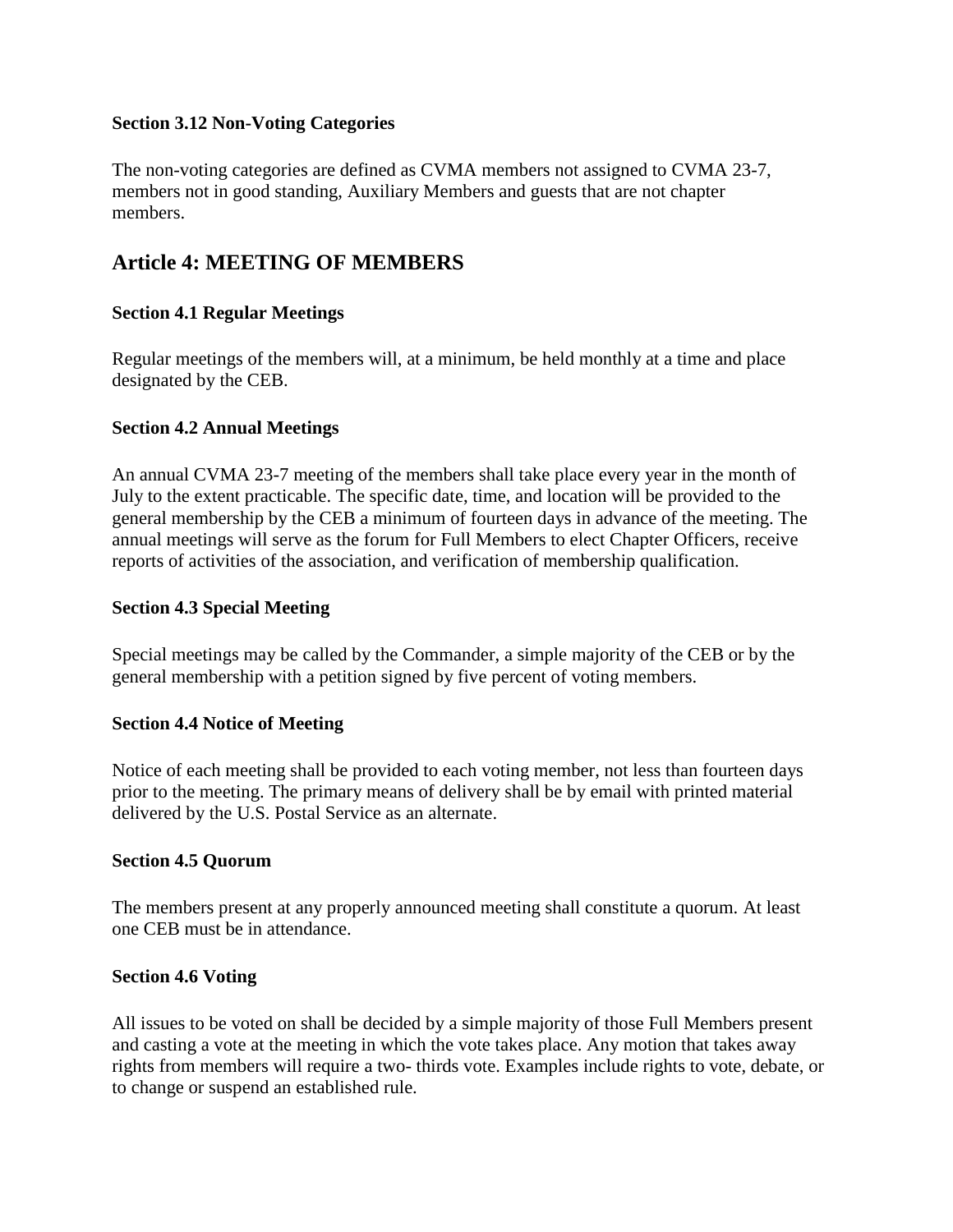#### **Section 4.7 Ability to Move Annual Chapter Meeting During Time of Emergency**

The Annual Chapter Meeting normally held in July of each year may be moved to the next following month in the event of a National Emergency, State Emergency or Local Emergency. Emergencies may consist of pandemics, natural disasters or any event which would endanger the lives and wellbeing of the Chapter Members. A majority vote by the CEB must be obtained and can only occur on a month to month basis if the situation is continuous in nature.

# **Article 5: FEES AND DUES**

# **Section 5.1 Dues**

The Chapter will collect membership dues at such a rate, schedule or formula as may from time to time be prescribed by the governing CEB of the association and approved by the general membership. Membership is not to exceed the maximum amount established by the National By-Laws.

### **Section 5.2 Dues Deadline National and Chapter**

a. For National dues requirements refer to the current National By-Laws.

b. Full Member and Support Member chapter dues of \$10 will be paid by the 30th of June each calendar year.

c. Auxiliary Chapter Dues of \$10 will be paid by the 30th of June each calendar year.

d. Transfers to CVMA 23-7 from other Chapters will have their chapter dues waived until the next calendar year.

e. The Chapter will waive the chapter dues for deployed military members within the following guidelines:

1. A member must be deployed for a minimum of six months during the fifteen month period prior to the  $30<sup>th</sup>$  of June. For example, deployment began on 1 November for a six month period. The member would be exempt from dues normally covering 1 July – 30 June.

2. A new members joining the organization within three months prior to 30 June will only pay for the upcoming dues year. For example, a new member joins on 15 May; they would pay the chapter dues of \$10 and that would cover their membership from 1 July until 30 June of the next calendar year.

3. With the exceptions noted above for deployed military members, chapter dues are payable by the  $30<sup>th</sup>$  of June each year and cover a period until 30 June the following year. Members are considered delinquent if their dues are not current by 1 July each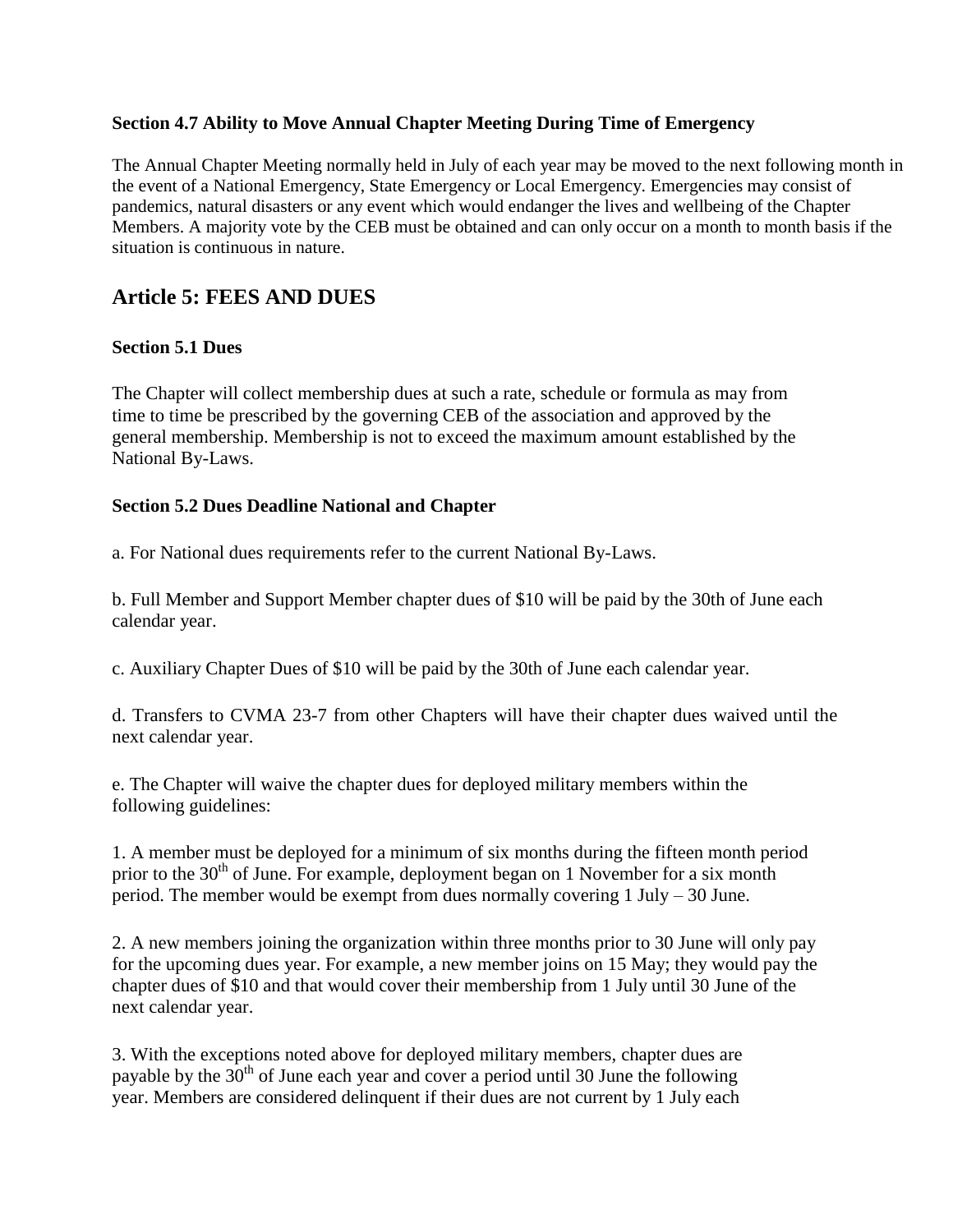year. When the member becomes delinquent, the CVMA 23-7 CEB will declare the member "not in good standing" and their 201 file will be annotated "Member has failed to pay chapter dues and is no longer in good standing within the chapter. They will have no vote in any chapter business until dues are paid.

# **Article 6: OFFICERS**

# **Section 6.1 Designation of Officers**

a. The elected officers of CVMA 23-7 shall be the Commander, Executive Officer, Sergeant-At-Arms, Secretary, Treasurer and Public Relations Officer.

b. Chapter Staff positions are comprised of Senior Road Captain, Road Captains, Chaplain, Quartermaster and Web-Master and may be appointed at the Chapter Commander's discretion.

c. Command positions may only be held by a Chapter Full Member with the exception of the PRO as outlined in paragraph d. Staff positions may be held by any CVMA 23-7 chapter members to include the Auxiliary and Support members.

d. The Chapter Public Relations Officer may be filled by any chapter member in good standing. If this position is filled by an Auxiliary or Support Member, then it immediately becomes a Staff position and will inherit Staff position restrictions outlined in section 6.2.

# **Section 6.2 Staff Positions**

Staff positions are important to the CVMA operations, but are not considered a part of the chain of command. Staff positions will not have access to command-based information and votes of the CEB.

# **Section 6.3 Qualifications**

The officers of the CVMA 23-7 chapter shall qualify any other specific requirements that may be in force in the chapter at any given point and time.

# **Article 7: CVMA 23-7 ELECTIONS**

# **Section 7.1 Eligibility**

All members shall be eligible for any office in CVMA 23-7, provided that they are active and a paid member in good standing, have a minimum of 1 year in the CVMA and six months in CVMA 23-7 to hold an elected officer position. If a member of 1 year or more does not elect to run for office, nominees must have a minimum of six months of CVMA membership.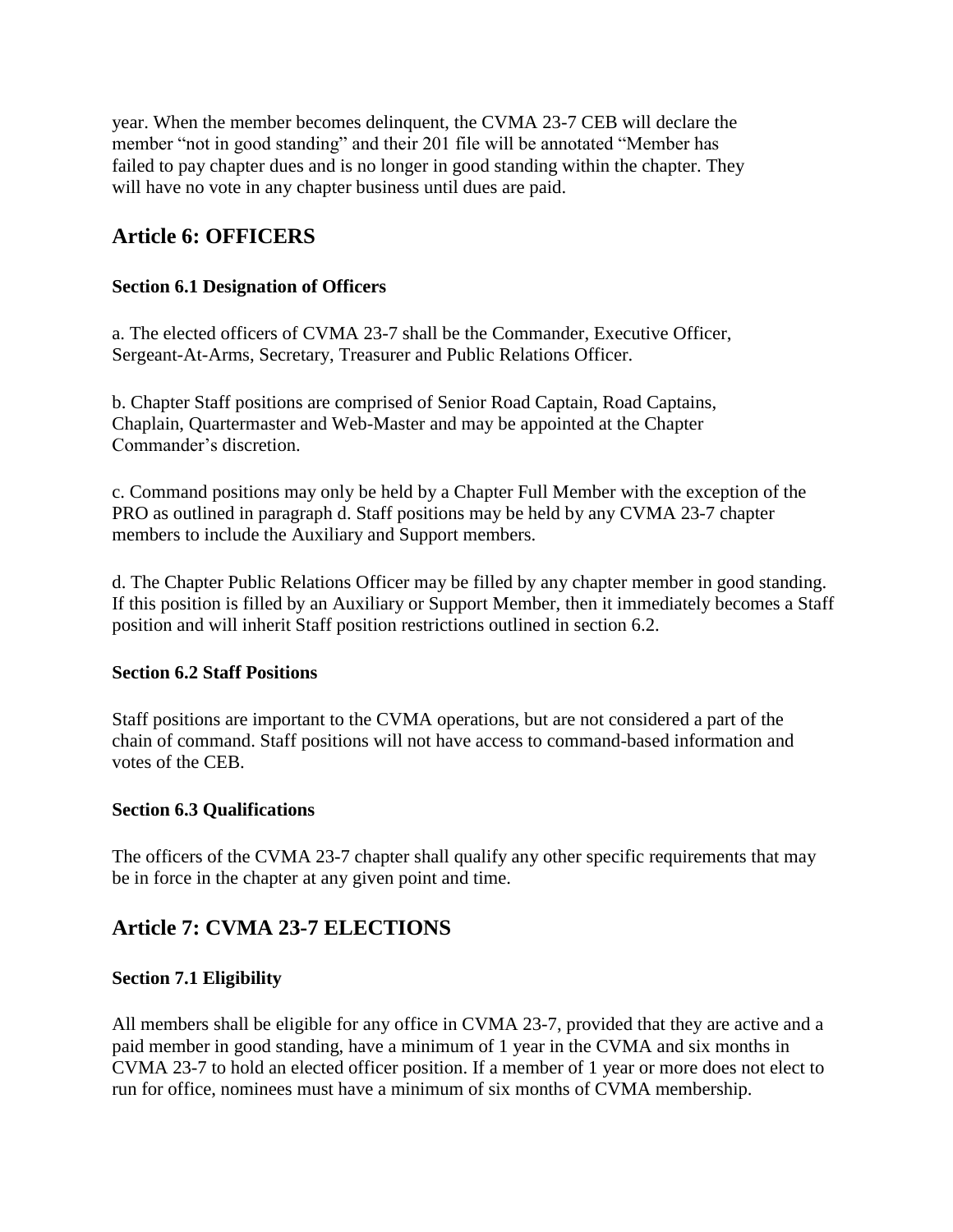#### **Section 7.2 Nomination**

The general membership elected officers for the CVMA 23-7 CEB shall be nominated and elected at the annual meeting. Special Meetings will be held if/when officer positions become available during the year. Biographies for members interested to run for an officer position will be called for no later than 90 days prior to the election by the Commander. Members wishing to run for office will submit a biography to the Sergeant-At-Arms to verify eligibility. The Chapter Secretary will distribute biographies of all eligible candidates to all chapter members 30 days prior to the election. All candidates who submit their biographies past this 30 day deadline will not be eligible to run during this election cycle. The only exception is any deployed member who returns after the 30 day deadline and before the election may submit their biographies for consideration.

# **Section 7.3 Offices**

No member shall hold two general membership elected offices (Within the Chapter or at the State, Regional, or National levels) at the same time.

# **Section 7.4 Good Standing**

Elected and appointed officers must remain active members of the CVMA and remain in good standing for the duration of the term in office.

# **Section 7.5 Term of Office**

Chapter Officers will serve for a term of two years and will assume office the day of the election. To maintain continuity within the CEB officers' terms, we will elect the Commander, Sergeant-At-Arms and Secretary in even numbered years and the following year elect the Executive Officer, Public Relations Officer, and Treasurer in odd numbered years. In the event of a special elected officer, they will serve until the next scheduled election for that office.

# **Section 7.7 Elections**

Nominations and elections must be made at the annual Chapter Meeting by a majority vote. All members receiving nominations and who are candidates for election must be present at the time of the election. The Commander will vote only in the event of a tie. Special elections for replacement of an officer resignation will be called for by the CEB on an as needed basis.

# **Section 7.8 Resignation**

Should an elected officer resign from office for any reason CVMA 23-7 will notify members of a special election, nominations will take place immediately and election of a replacement will take place at the next meeting.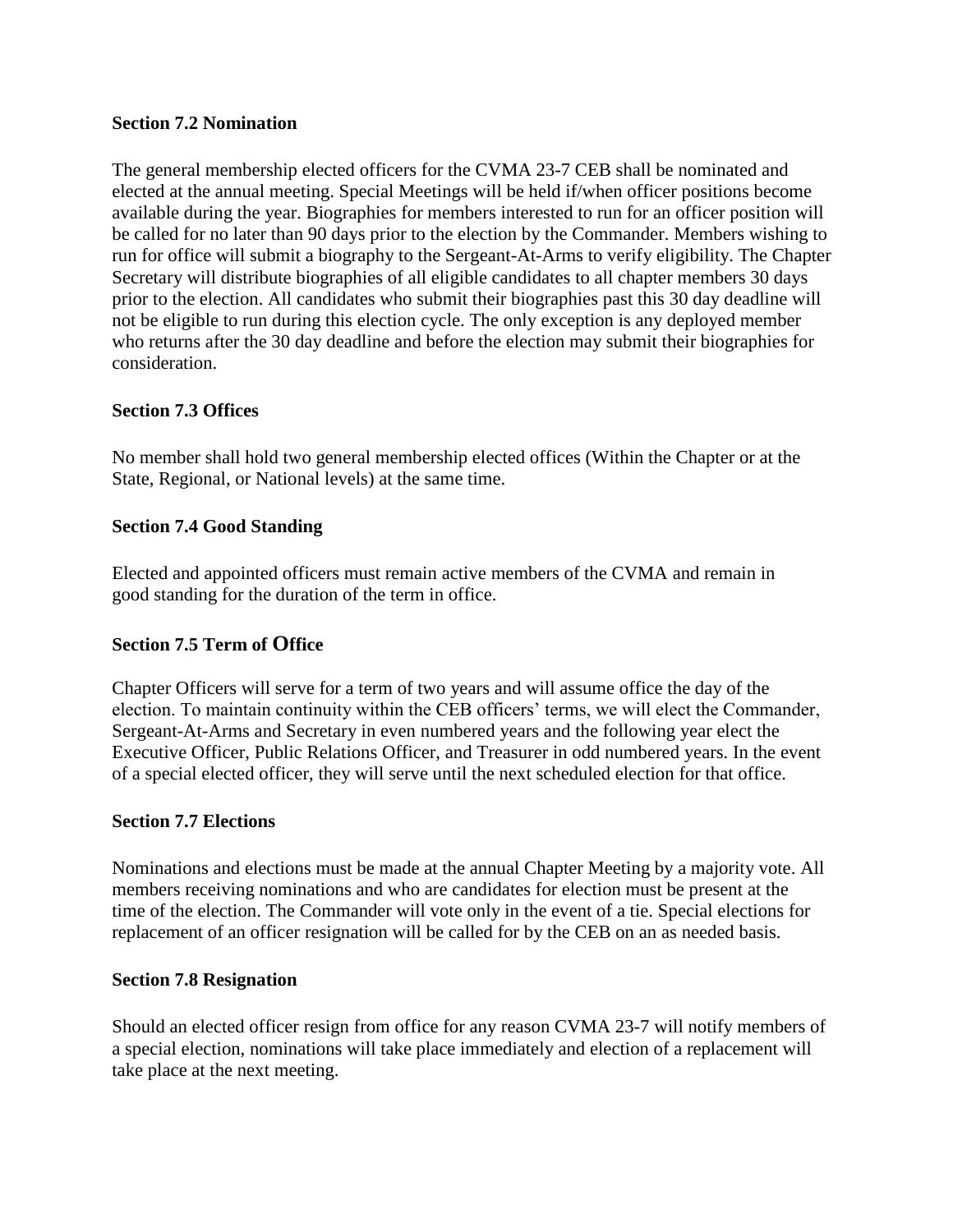# **Article 8: DUTIES OF CHAPTER OFFICERS**

# **Section 8.1 CVMA 23-7 Chapter Executive Board (CEB)**

CVMA 23-7 CEB, are the officers holding the positions of Commander, Executive Officer, Sergeant-At-Arms, Secretary, Treasurer and Public Relations Officer. CVMA 23-7 CEB is responsible for the execution of authorized policies, by majority vote, fills vacancies in any office of the CVMA 23-7 CEB, and submits to the meetings any recommendations affecting policies of the CVMA 23-7, which have been previously approved. CVMA 23-7 CEB is responsible for reporting By-Law infractions, as well as actions taken in accordance with National By-Laws and the National Discipline Policy.

# **Section 8.2 Chapter Commander (CC)**

The CC is the Chief Executive Officer of the CVMA 23-7. The CC is a command position and will have a vote in all command-type decisions. All matters concerning relations between the association and any outside person or organization should be routed to the Commander for appropriate action. The CC will have the option to preside over all meetings of the CVMA 23-7, issue the call for regular and special CVMA 23-7 CEB meetings, schedule regular elections, and carry out the directives of the CVMA 23-7 CEB. The CC will receive all Chapter Patches. The CC will work with the Secretary to find venues to hold scheduled Chapter Meetings. The CC will maintain a communication channel with the Texas State Representative, other Chapter Commanders and the NBOD. He/she will be authorized to sign checks written against the chapter accounts. He/she will be placed on bank signature card. The CC's role and authority will be governed by the standing National By-Laws.

# **Section 8.3 Executive Officer (XO)**

The XO shall coordinate all committees and supervise planning for all CVMA 23-7 events. The XO is a command position and will have a vote in all command-type decisions. The Executive Officer shall assume all duties of the CC in his/her absence. The XO will be authorized to sign checks written against the chapter accounts and will be placed on the bank signature card. He/she will be placed on bank signature card. The XO will also assist in preparing and participate in chapter patching ceremonies.

# **Section 8.4 Sergeant-At-Arms (SAA)**

The SAA is responsible for ensuring that the By-Laws and Standing Rules of order of the CVMA 23-7 are not violated, and that the orders of the Officers are carried out in an expeditious manner. The SAA is a command position and will have a vote in all command- type decisions. He/she is responsible for policing and keeping order at all CVMA 23-7 events. The SAA is responsible for the safety and security of the CVMA 23-7. The SAA will maintain order during meetings and check members ID cards before each meeting, and assume all duties to office. The SAA will ensure that the election process is held in compliance with National and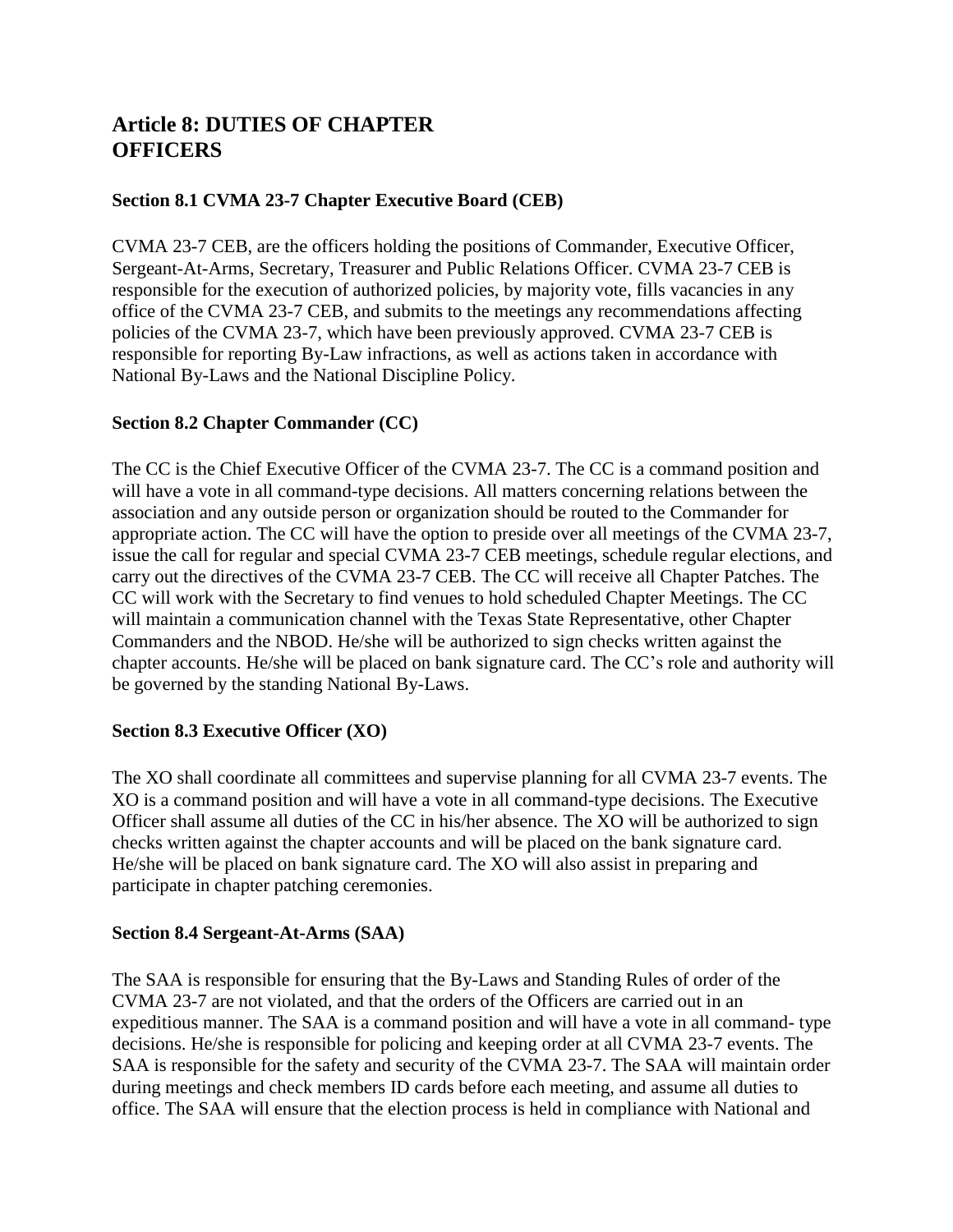Chapter Bylaws. The SAA will be able to conduct a short information brief on a protocol topic each scheduled chapter meeting. SAA will do a face to face with all applicants, ensure applicant reads and understands chapter By-Laws and National Protocol. The SAA will maintain order during all meetings, verify ID cards and ensure that all in attendance are members in good standing or invited guest, ensure that the bylaws, policies, and standing rules are not violated, ensure that the orders of the CEB are carried out in an expeditious manner and that the directives of the Chapter members are carried out by the CEB in a timely manner. The SAA will keep order at all chapter events in a respectful manner, report inappropriate or improper behavior of incident to the CEB, obtain and secure any patches from any member who resigns or is expelled, be responsible for the safety and security of the chapter's members, keep and maintain a record of all data pertinent to the safety and security of the chapter and its members, and will immediately notify the CEB of any real or perceived threat to the Chapter members or events. The SAA will assume all duties assigned by the Chapter Commander.

# **Section 8.5 Secretary (SEC)**

The SEC is responsible for recording, making and keeping all CVMA 23-7 records, including the membership lists, the By-Laws, Rules of Order, Standing Rules, records of all committee appointments, all written reports, copies of all correspondence between CVMA 23-7 and any outside person or organization, and shall keep correct minutes of the proceedings of the CVMA 23-7 CEB and general membership meetings. The SEC will record all motions and vote results that occur during a meeting. The SEC, under the direction of the CC, prepares all reports required of him and assumes all additional duties to office. The Secretary will assist in scheduling venues to hold monthly chapter meetings. The SEC will work with chapter treasurer on dues rosters. He/she will assist new members in completing applications and patch agreements, check for correctness, and forward records of all applicants and those members wanting chapter back patches. He/she will have meeting minutes provided to the commander for approval within 7 days after the chapter meeting. Once approved, He/she will forward them to the Texas State Representative and to chapter webmaster for posting on web resources. Additionally, the SEC will forward all sanctioned event flyers and participation rosters to the Texas State Representative and Texas State Historian. The SEC is a command position and will have a vote in all command-type decisions.

# **Section 8.6 Treasurer (TREA)**

The TREA shall keep correct and complete books and record of chapter accounts. The TREA maintains all funds of the CVMA 23-7 and disburses funds to pay expenses as prescribed in the By-Laws. He/she will be on a bank signature card and be allowed to write checks on that account. The Treasurer will collect CVMA 23-7 dues and other forms of income due to the CVMA 23-7, maintain the accounting books, make payments from the CVMA 23-7s funds when so ordered by the CVMA 23-7, or National Board of Directors, and able to sign all CVMA 23-7 checks approved by the CC or XO. Make regular monthly reports of CVMA 23-7s financial status to the CVMA 23-7 CEB, the general membership, and the State Representative and assumes all additional duties to office. The TREA is a command position and will have a vote in all command-type decisions.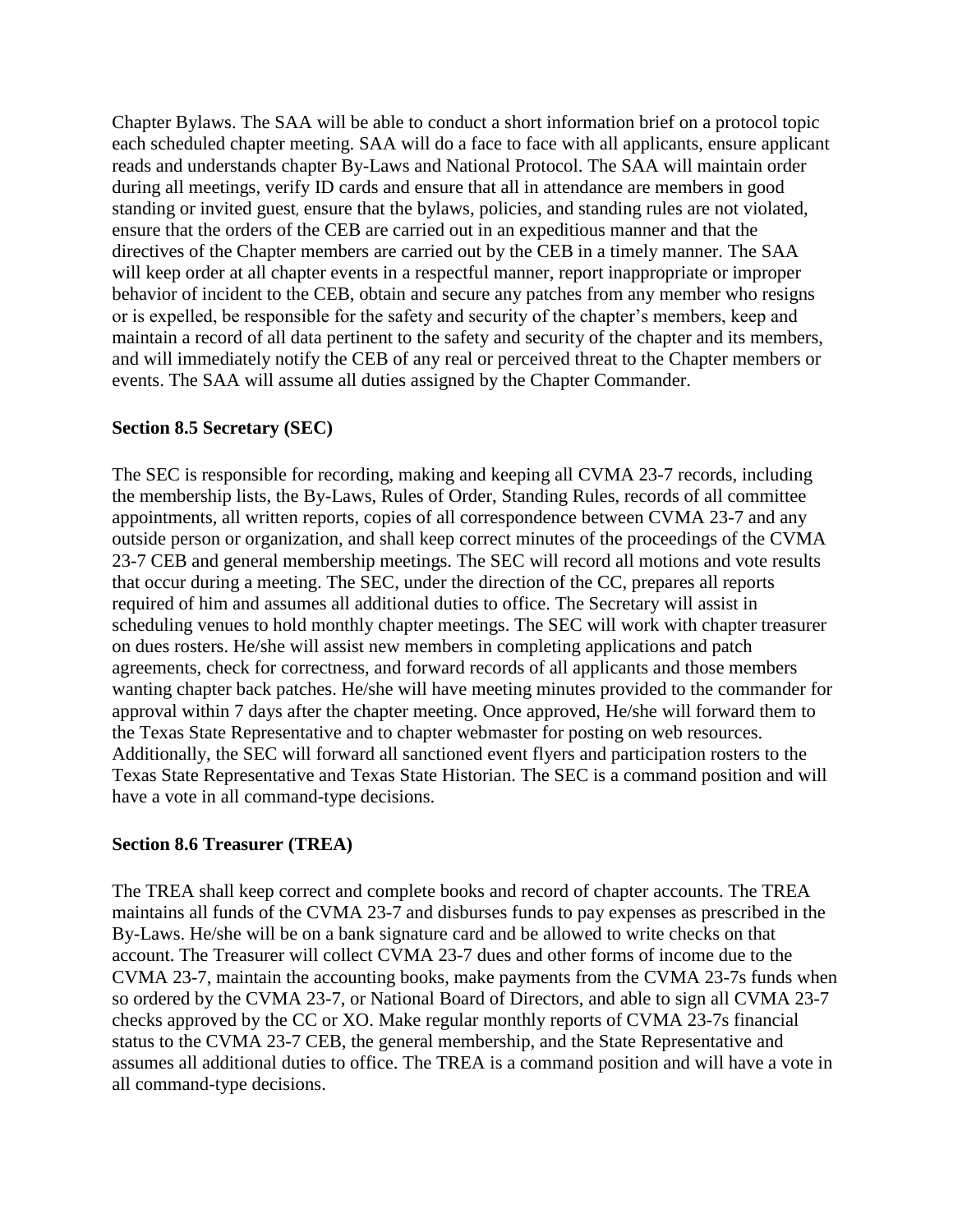# **Section 8.7 Public Relations Officer (PRO)**

The PRO will maintain a file and have it ready to brief at each meeting of all CVMA functions and possible events from other CVMA Chapters. He/she will be in charge of all the Chapter publicity, in conjunction with and approved by the CEB. Other duties will include public speaking about the chapter when needed, coordination with appropriate printed news, TV, and radio announcement personnel to showcase chapter events. All printed material that represents the CVMA and the chapter will be presented to the PRO for review. The PRO will then present the approved materials to the CC for approval. The PRO, if filled by a Full Member, is a command position and will have a vote in all command-type decisions.

# **Section 8.8 Road Captain (Senior - SRC and Road Captain - RC)**

The SRC and RC are appointed positions by the Commander. The SRC is responsible for all CVMA 23-7 runs. He/she shall oversee the research, plan, and organization of all runs. During actual time on the road or at intermediate stops during a run, the RC shall act as ranking officer, deferring only to the CC, XO or SAA. The CC, at his discretion, may appoint multiple RC's with specific geographic responsibilities. Chapter members can apply to become a RC and be appointed by the CC. All road captain positions are staff positions and do not have a vote in command-type decisions.

# **Section 8.9 Webmaster (WM)**

The WM is an appointed position by the CC. The WM is a staff position and does not have a vote in command-type decisions. The WM must have computer experience and is responsible for maintaining all Chapter web based communications to include: Chapter Webpage, Chapter Google group and Chapter Facebook accounts. When needed, He/she will inform CC of members that are not following guidance on web resources for action. He/she shall assist Chapter members in all matters concerning our web based communication and perform additional duties as assigned. When required will brief at chapter meetings.

# **Section 8.10 Quartermaster (QM)**

The QM is an appointed position by the CC. He/she will be responsible for maintaining and selling all Chapter procured merchandise. He/she will issue individual receipts for any items sold. Reconciliation with the TREA will happen at the end of each scheduled meeting with receipts and funds being provided for the Treasurer. Duties also include informing the CC when supplies drop below 25% so items may be reordered and briefing at chapter meetings. The QM is a staff position and does not have a vote in command-type decisions.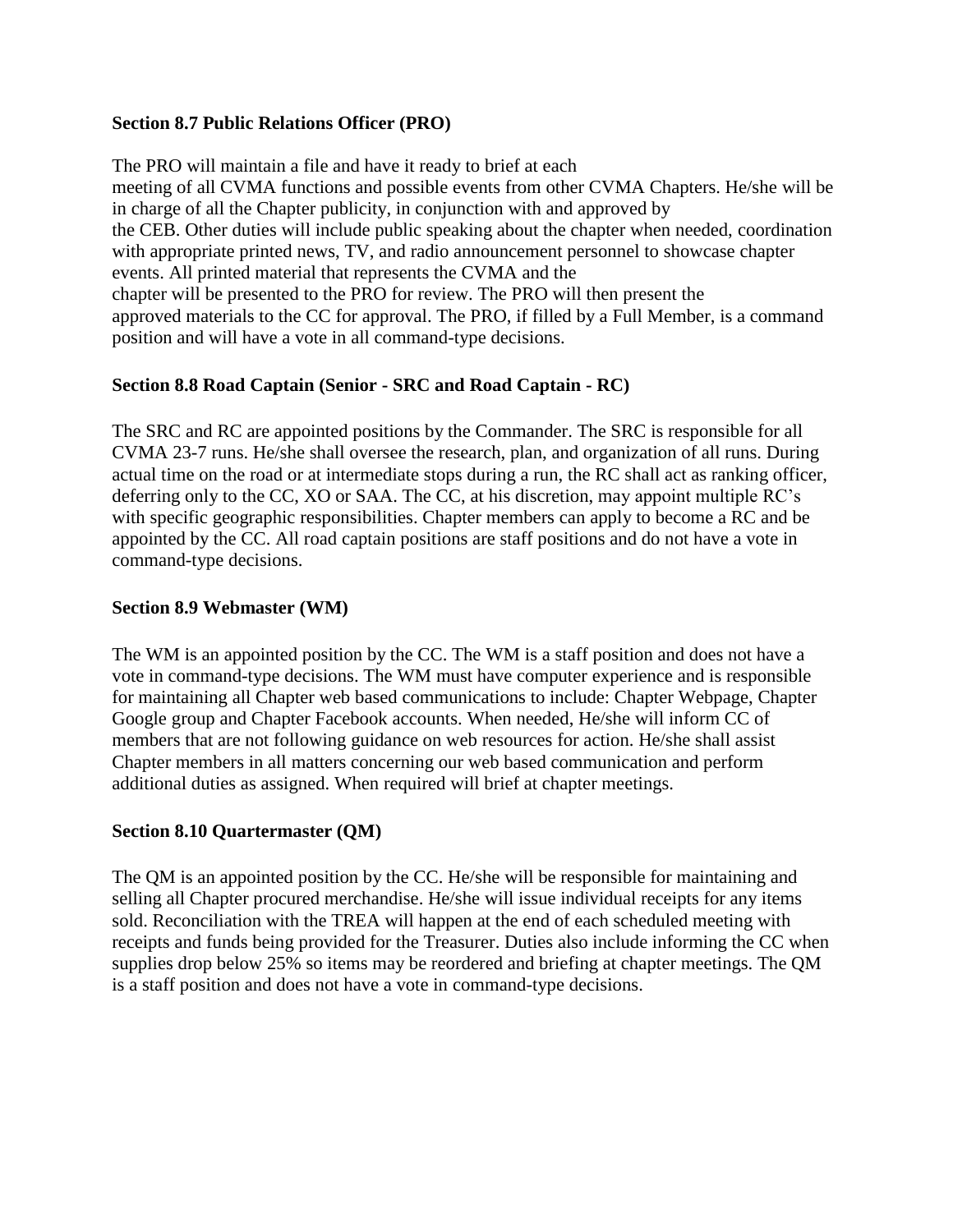## **Section 8.11 Chaplain (CH)**

The CH is an appointed position by the CC. The CH is a staff position and does not have a vote in command-type decisions. CH will provide spiritual guidance to the membership. He/she will provide assistance during emergency situations. The CH will visit with Members, Veterans, and their families to provide comfort and encouragement. He/she may be called upon to provide the invocation, dedication prayers, and benedictions.

## **Section 8.12 Historian (HIST)**

The HIST is an appointed position by the CC. The HIST is a staff position and does not have a vote in command-type decisions. He/she will document the activities of the Chapter. Details should include but are not limited to chapter attendees, dates, locations, event details, fliers, persons of interest, and event results. This information should be readily accessible and available to all chapter members and Texas State Representative.

### **Section 8.13 Auxiliary Liaison (AUX LNO)**

The AUX LNO is an appointed position by the CC. The AUX LNO is a staff position and does not have a vote in command-type decisions. This position will act as a representative of the AUX LNO to the CEB. He/she will keep an open channel of communication between each Auxiliary Member and the CEB. The AUX LNO will participate in all auxiliary meetings and will report the results of those meetings to the CC or CEB.

#### **Section 8.14 Additional Staff Positions**

The CC may appoint additional Staff Officer positions as needed. Additional staff positions do not have a vote in command-type decisions. Additional staff positions will act at the direction of the CC and report all activities to the CEB and the Chapter as required.

# **Article 9: DELEGATIONS**

#### **Section 9.1 Appointed**

Delegations will be appointed by the Commander, but are subject to the approval of the CEB to represent the association at any convention, meeting, rally, or other assembly that may be deemed necessary, and all delegations are authorized to exercise only those powers specifically vested in them by the CVMA 23-7 CEB.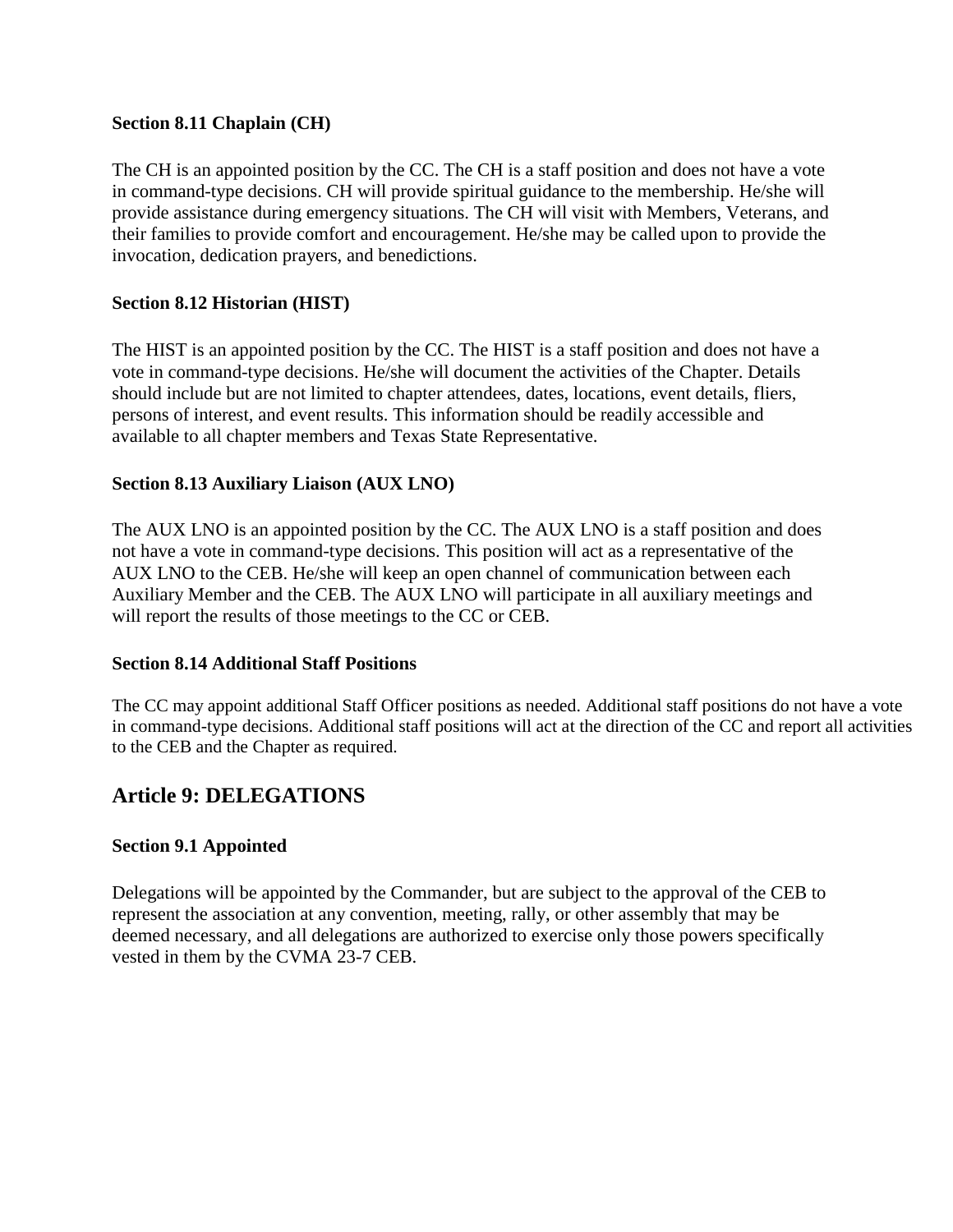# **Article 10: EXECUTION OF INSTRUMENTS, DEPOSITS AND FUNDS**

# **Section 10.1 Execution of Instruments, Deposits and Funds**

The CEB, except as otherwise provided by these By-Laws, may by resolution authorize any officer or agent of the Chapter to enter into any contract or execute and deliver any instrument in the name of and on behalf of the Chapter, and such authority may be general or confined to specific instances. Unless authorized, no officer, agent or employee shall have any power or authority to bind the Chapter by any contract or engagement, to pledge its credit, or to render it liable monetarily for any purpose or in any amount.

# **Section 10.2 Checks and Notes**

Except as otherwise specifically determined by resolution of the CEB, or as otherwise required by law, checks, drafts, promissory notes, orders for the payment of money and other evidence of indebtedness shall be signed by the TREA, CC, or XO of the Chapter.

### **Section 10.3 Deposits**

All funds of the Chapter shall be deposited from time to time to the credit of the Chapter in such banks, trust companies, or other depositories as the CEB may select.

#### **Section 10.4 Gifts**

The CEB may accept on behalf of the Chapter any contribution, gift, bequest, or device for the non-profit purposes of this Chapter. Likewise, the CVMA 23-7 CEB, at its sole discretion, may provide with Chapter operating funds, small gifts of insignificant intrinsic value, to persons, companies, or other legal entities to recognize support or contributions to the Chapter for advancement of Veterans issues.

#### **Section 10.5 Treasury Audit**

At the annual meeting, the CEB shall establish a committee, comprised of not less than two or more than five Full Members, to audit the financial records of the Chapter. The committee will conduct the audit within thirty days of appointment and provide a report to the membership NLT August 31 of each calendar year. The report will be filed in the permanent Chapter records and may be provided to other parties as required by National By-Laws or articles of incorporation.

#### **Section 10.6 Benevolent Fund**

a. This fund will be used as assistance relief for a chapter member in time of need to help with food, rent or utilities. An annual limit will be \$1500 per member incident. This fund will be subsidized by the Chapter using methods such as donations, fundraising, and other chapter events. The chapter benevolent fund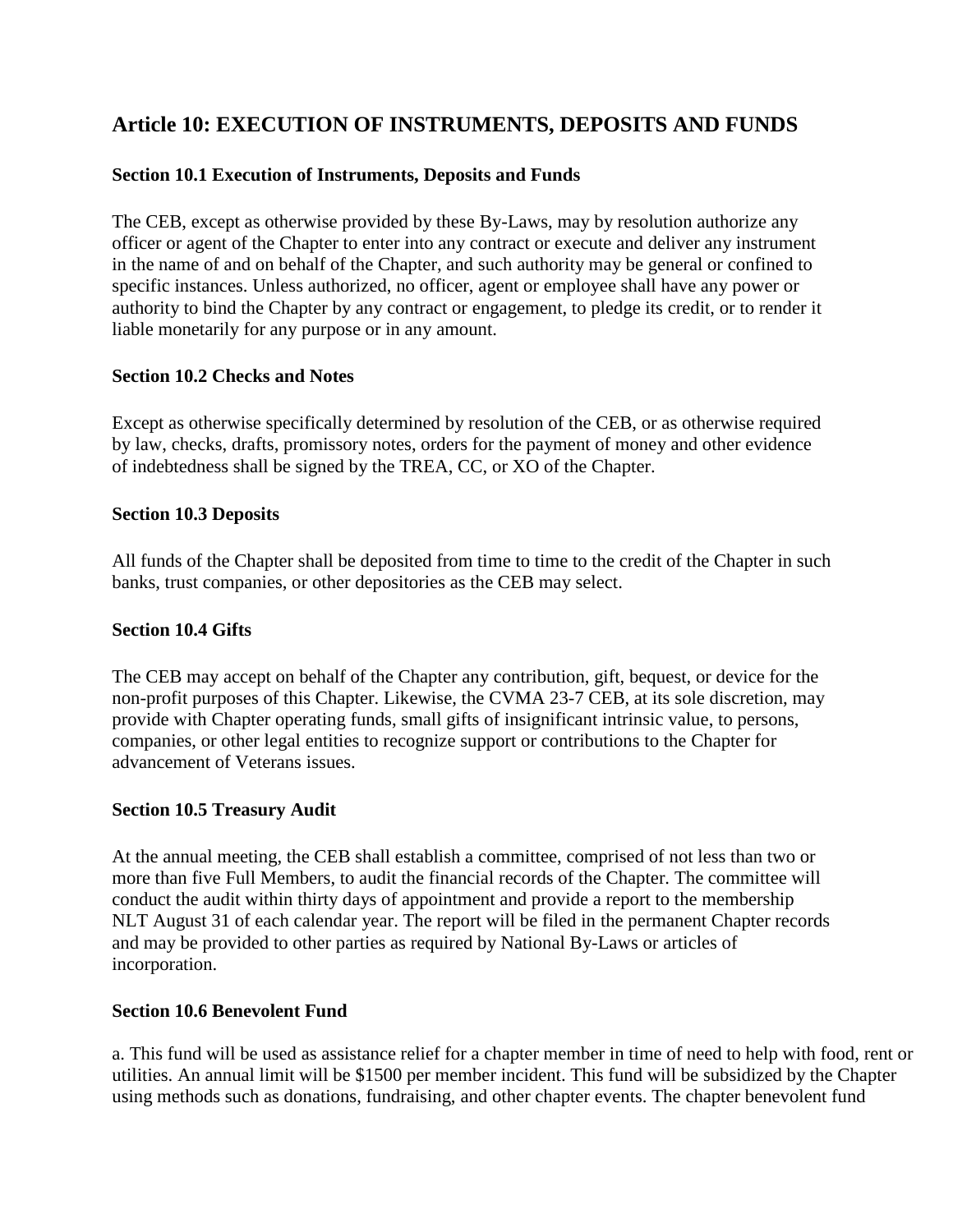holdings are not to exceed an amount of \$5000. Once the \$5000 fund ceiling has been reached, funds gained in such a manner will then be deposited into the chapter general fund. (The chapter will maintain a minimum of \$1500 in the benevolent fund when possible) Use of these funds will be at the discretion of the CEB per chapter bylaws, chapter policies, and 501c(19) directives and guidelines.

b. Although kept in the same chapter bank accounts as other revenues, the Chapter Treasurer will maintain a separate recording of Benevolent Funds and report those funds at chapter scheduled meetings. Members must request assistance in writing through the chapter command staff. Written request must contain details regarding the community programs members have pursued and the status of those efforts. A majority vote by the CEB and is authorized to be conducted via telephone or email in order to speed processing. Funds given out will not be required to be given back.

# **Article 11: AMENDMENTS**

# **Section 11.1 Altered**

These Bylaws may be altered or repealed and new By-Laws adopted at the annual CVMA 23-7 meeting by a two-thirds vote of the members present and casting a vote or by the CEB, only to revise a conflicting Article and/or Section.

### **Section 11.2 Amendments**

Amendments or alterations of these chapter By-Laws will become effective when approved by the NBOD

# **Section 11.3 Changes**

Any changes to any Article and/or Section of the CVMA 23-7 of the By-Laws will be discussed and voted on by a quorum.

# **Section 11.4 Precedence**

If any CVMA 23-7 By-Law conflicts with CVMA National By-Laws, the National By-Laws will take precedence over CVMA 23-7 By-Laws.

# **Section 11.5 Conflicting**

If any CVMA 23-7 By-Law conflicts with Federal and/or State or Capital of Texas Domestic Nonprofit Veterans 501(c) (19) provisions and/or statutes, the conflicting Article(s) and/or Sections(s) shall be revised, by the CEB and shall take effect immediately.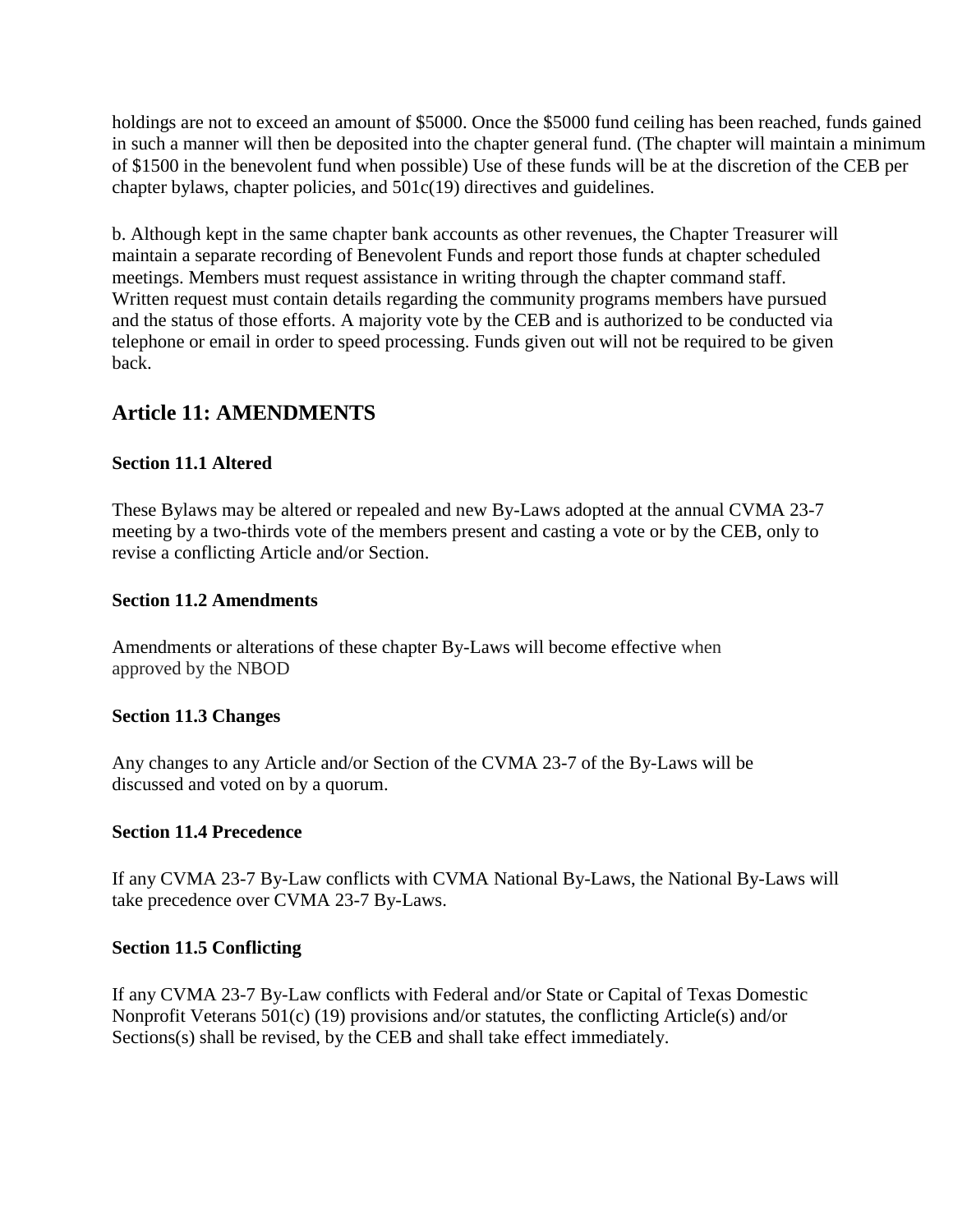#### **Section 11.6 Policy Letters**

Policy letters are to be used in order to document any unwritten chapter methods or procedures. As a collection, these policies will be referred to as the policy handbook. Policies may be passed by a majority membership vote during the monthly member chapter meeting. Approved policies will take effect immediately. The Policy Handbook will be maintained by the Chapter Secretary and made available to the membership along with the Chapter Bylaws. Amendments, changes, or rescinding of a policy can be done at a chapter meeting. Any policy affecting the rights of the members may only be passed by a two-thirds vote of the members present.